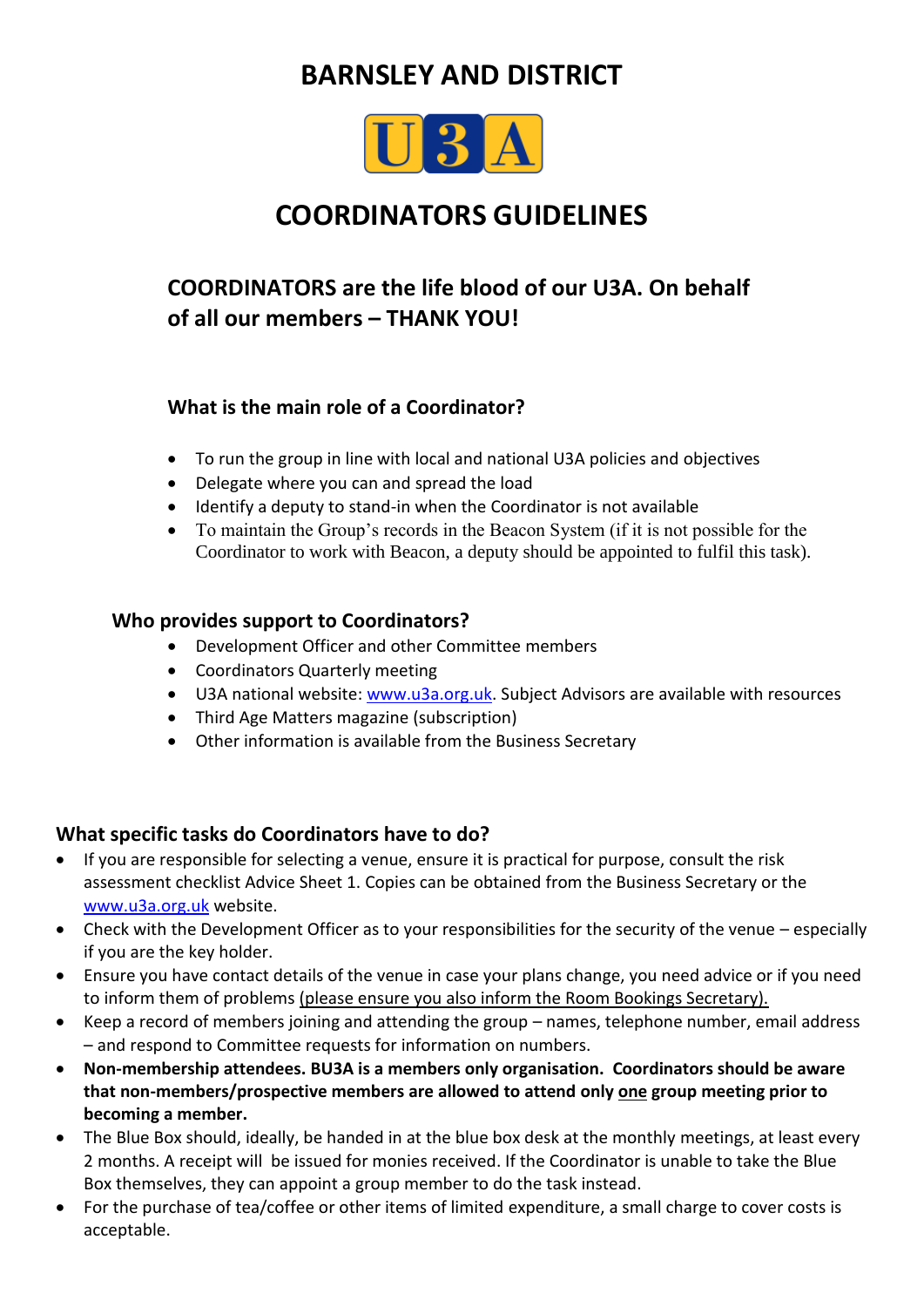### **What other tasks do Coordinators have to do?**

- Agree with your group a programme of activity, adapting this as and when necessary.
- If appropriate, agree with your group members any ground rules by which to operate the activities of the group.
- Comment on and confirm any proposed calendar of BU3A meetings for the next quarter, and let the Room Bookings Secretary know – in good time – of any necessary changes to the agreed programme. *We do not want to pay for rooms we do not use.*
- Remind members, if you are doing a physically active activity, that they undertake it at their own risk.
- If you are leading walks, ask the Development Officer for a copy of the Walk Leader Checklist.
- If appropriate to your activity, ask the Business Secretary for a copy of Advice Sheet 10 on Licences, which covers photocopying, recorded music, dvds/videos and performance. Copies of the Licences can be provided if requested.

# **What financial information do Coordinators need to know?**

- The Trustees on the Executive Committee are ultimately accountable for ensuring good practice in money matters. There is an assumption that any funds collected by a Group (other than Blue Box monies) will be used for the purposes agreed by that Group. Depending on the nature of that Group, Coordinators may wish to maintain their own financial records. Unless problems arise, the Executive Committee will not require the formal submission of group financial statements.
- Be aware that the BU3A insurance policy places limits on its cover for the loss of money. You are strongly recommended to avoid the accumulation of Group cash funds that exceed £150. This could happen if you are arranging a special event, eg coach trip. You are strongly advised to consult the Treasurer if significant group funds accumulate.
- You are strongly advised to avoid, if at all possible, the use of your own bank account/credit card for the settlement of Group bills. If significant costs are planned, eg purchase of theatre tickets, please discuss with the BU3A Treasurer the management of such costs and payment arrangements before any contract is agreed.
- Every Group should have access to a Blue Box for members to make their £1 contribution to the organisation's running costs, including room hire, equipment and communications. Blue Boxes should be passed to the Treasurer, or their team, at least every 2 months. On no account should Blue Boxes be opened before handing over to the Treasurer.

*Coordinators new to their role may wish to clarify any issues with the BU3A Treasurer.*

### **Beacon System**

U3A Beacon is an online facility for managing local U3As, particularly with regard to membership, finance and groups. It is located at **https://u3abeacon.org.uk** and is accessed by username and password, allocated by each U3A Site Administrator.

Your current Site Administrator is Ernest Bradley or Jacqui MacKinnon.

# **What tasks do Coordinators have to do in the Beacon System?**

- Inform the Beacon Administrator when setting up a new group
- Populate your group on the Beacon System
- Communicate with your members through Beacon
- Add members to your group
- Remove members from your group
- Inform the Membership Secretary if a member of your group has passed away
- Update your venue and date/time schedule
- Be mindful of the need to protect members' personal details in line with GDPR guidelines